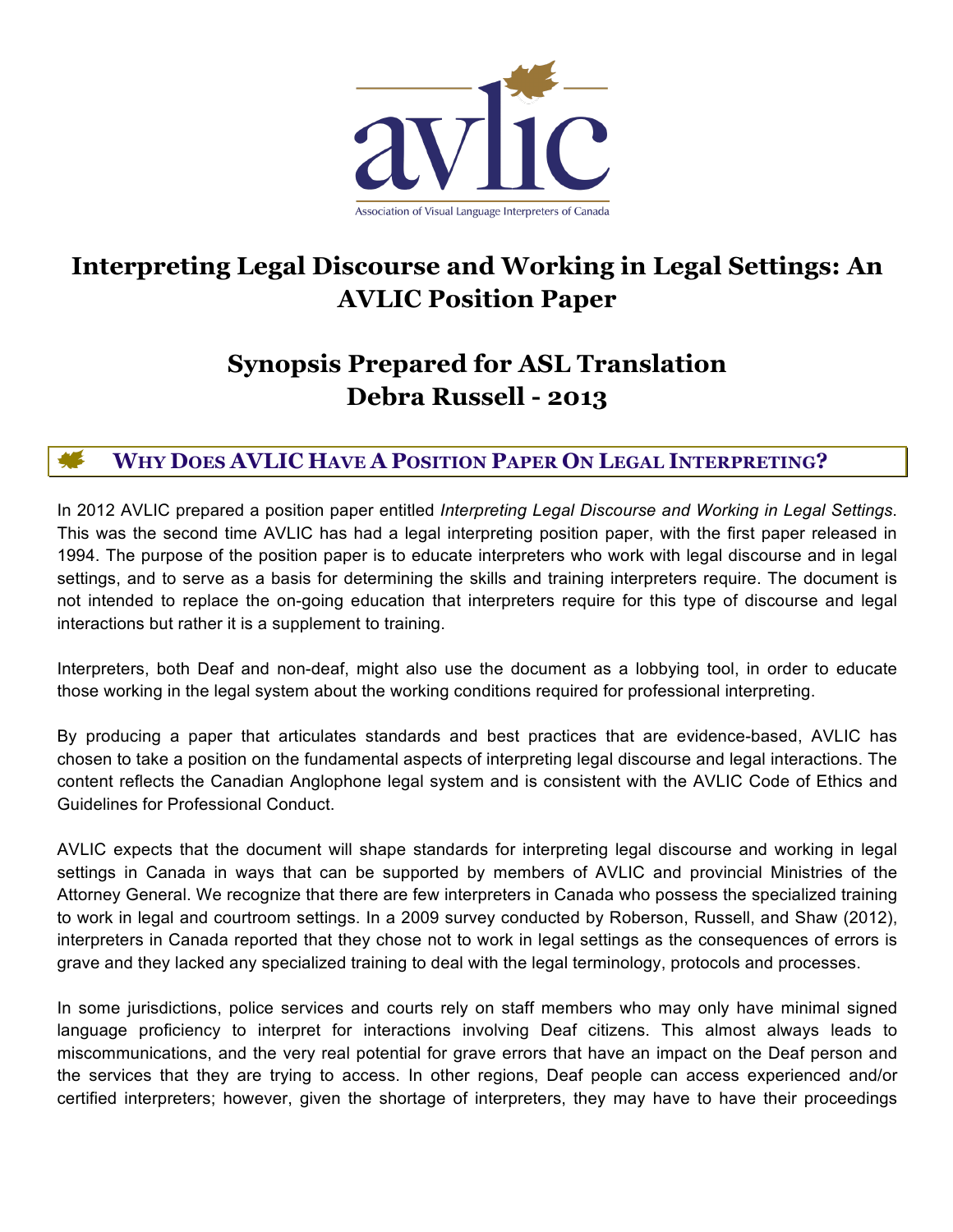delayed in order to accommodate the scheduling of interpreters. All of these issues are important matters for AVLIC and major stakeholders of the justice system to address through consistent professional development, practices, and policies.

# **HOW WAS IT CREATED?**

AVLIC chose to work with primary authors on the first position paper and with one author on this current version. As with other position papers that AVLIC produces, a series of Reading Circles were used, in order to gather feedback on the content and readability. The reading circles included Deaf and non-deaf interpreters, Deaf professionals, lawyers, and interpreter educators who specifically provide training in legal interpreting.

The position paper benefitted from the significant changes that have occurred in the field of interpreting, namely the number of research projects around the globe that have focused attention on the strategies, decisions and practices of interpreters who work in legal interactions. The paper blends effective practices based on evidence-based studies and the standards that have worked well to support Canadian interpreters. We received thoughtful contributions based on current knowledge and evolving practice from members of the Deaf, interpreting, and legal communities. In addition, we have drawn on the exceptional work of the National Consortium of Interpreter Education Centres (NCIEC). During 2005-2009, the NCIEC undertook research about legal interpreting in North America. NCIEC produced several documents, including *Best Practices: American Sign Language and English Interpretation within Legal Settings*, by drawing on their own research, plus evidence-based studies.

There are eleven sections in the document, ranging from interpreter qualifications, strategies necessary for producing effective work, approaches to team work, including working with Deaf interpreters, followed by information on creating a visual recording and working with technology in order to offer remote video interpreting. Further segments discuss the types of roles that interpreters perform in legal settings, including being a witness, and techniques for qualifying interpreters. There are also two appendices that further address team interpreting practices and a hiring checklist.

# **WHY IS THE TERM "DISCOURSE" USED?**

One of the important changes to note is that this document addresses interpretation from a discourse frame of reference, in addition to viewing the work per the setting. This reflects the current knowledge that legal discourse can occur across many settings, from medical and mental health settings to video relay services. Interpreters have traditionally viewed their work as setting specific, which could allow someone to say that they don't provide interpreting services in legal settings. However, when looking at the type of interaction and type of language used in the interpreting work, it is likely that interpreters can recognize when they are dealing with legal discourse in a range of settings. Thus, we have chosen to emphasis legal discourse, in addition to working in legal settings.

# **WHAT ABOUT LSQ-FRENCH INTERPRETERS?**

Many of the concepts and ideas presented here apply to LSQ-French interpreters as well, but it is beyond the scope of this paper to include all possible communication options.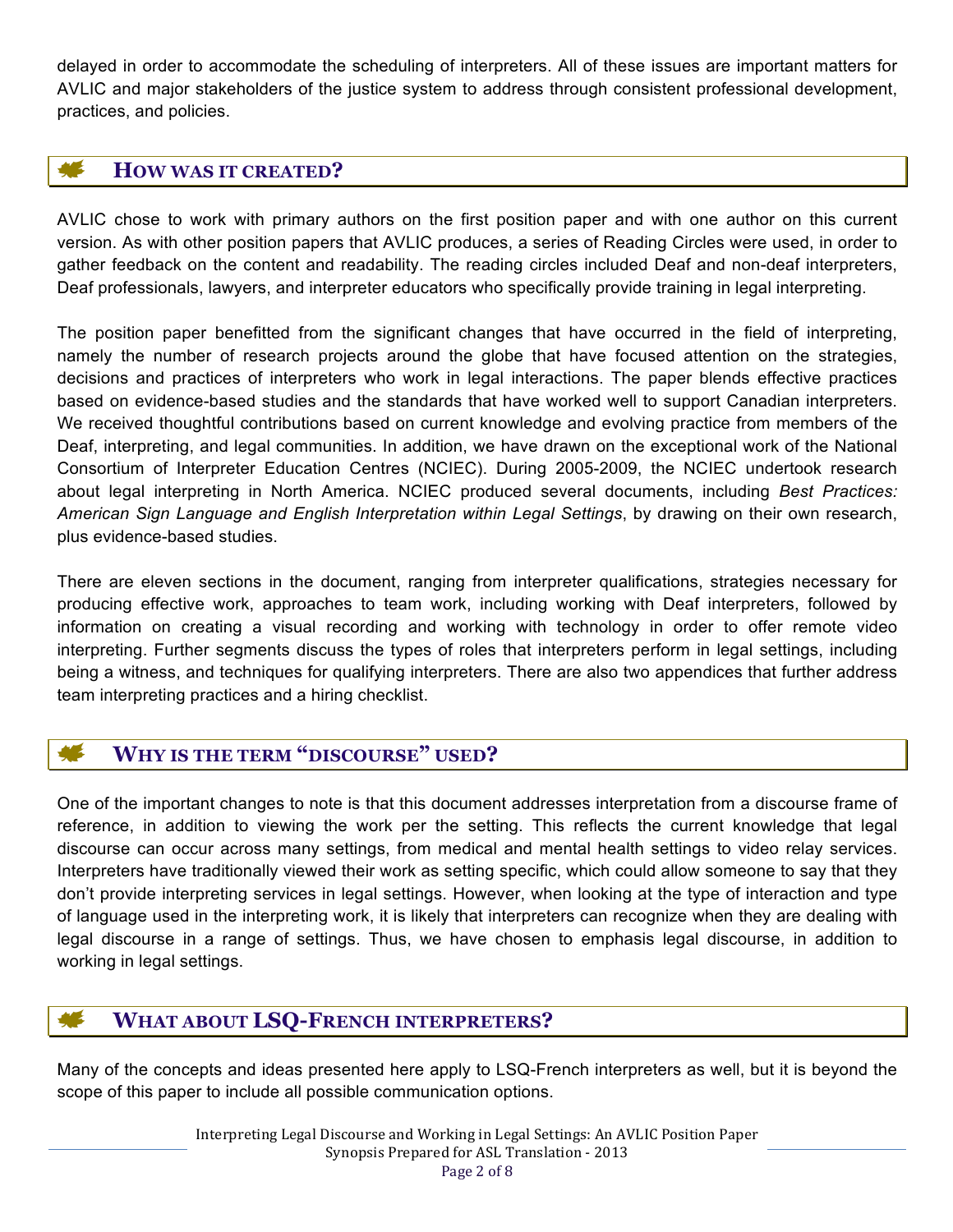Given that there are two legal systems in Canada (common law and civil law), we felt there would be significant features unique to the French legal processes, and we encourage our LSQ/French colleagues to pursue the development of a document that more accurately reflects their needs. Nor does this paper reflect the interpretation requirements of consumers who use oral communication facilitators or deaf-blind interveners. Once more, we encourage individuals with that expertise to use this document as a springboard to developing materials pertinent to their needs.

# **BEST PRACTICE APPROACHES TO EFFECTIVE INTERPRETATION**

The NCIEC Best Practices document highlights that "the best practice for producing effective interpretation in court and other legal settings is to achieve an accurate, meaningful, and effective interpretation that meets the cultural and linguistic needs of the deaf person" (NCIEC, 2009, p. 13). In order for interpretation to meet this standard, there are a number of requirements.

## *TAKES TIME:*

Historically, signed language interpreters have worked entirely in simultaneous mode, given that they can be signing, while listening to the spoken language. However, research demonstrates that when the ASL-English interpreter chooses simultaneous interpreting, she/he is at greater risk for errors that range from serious content errors to producing interpretation that is grammatically incorrect and therefore not understandable by the Deaf consumer (Russell, 2002).

## *INCREASED USE OF CONSECUTIVE INTERPRETING:*

The research from both spoken and signed language interpretation demonstrates that consecutive interpreting, when performed well by interpreters who are familiar with the strategies needed for this mode, is more effective and accurate than simultaneous interpreting (Berk-Seligson, 1990, Mikkelson, 1995; 2010, Russell, 2002; 2005). As well, the evidence supports consecutive interpreting for all direct witness testimony that is given in ASL (Russell, 2002; 2005).

## *BLENDING CONSECUTIVE & SIMULTANEOUS INTERPRETING:*

There are other discourse events, such as cross-examination of a Deaf witness in a courtroom, where interpreters need to blend consecutive and simultaneous interpreting in order to realize the goals and intentions of speakers and signers (Russell, 2002, 2005; Russell, Shaw & Malcolm, 2009). However, at other times during a cross examination, it may be necessary for interpreters to use consecutive interpreting. For example, when dealing with linguistically complicated questions or when dealing with witness answers that are detail-laden and/or introduce new information. By blending the use of consecutive and simultaneous interpretation, the interpretation is handled effectively and accurately.

When operating from a discourse approach to managing interpretation, interpreters must be guided by the language in use in that setting, evidence-based practices, and use care in producing the most effective and accurate interpretation possible. This requires a shift in the predominate practice of providing simultaneous interpretation, and an emphasis in development the skills necessary to manage both consecutive and simultaneous interpreting modes.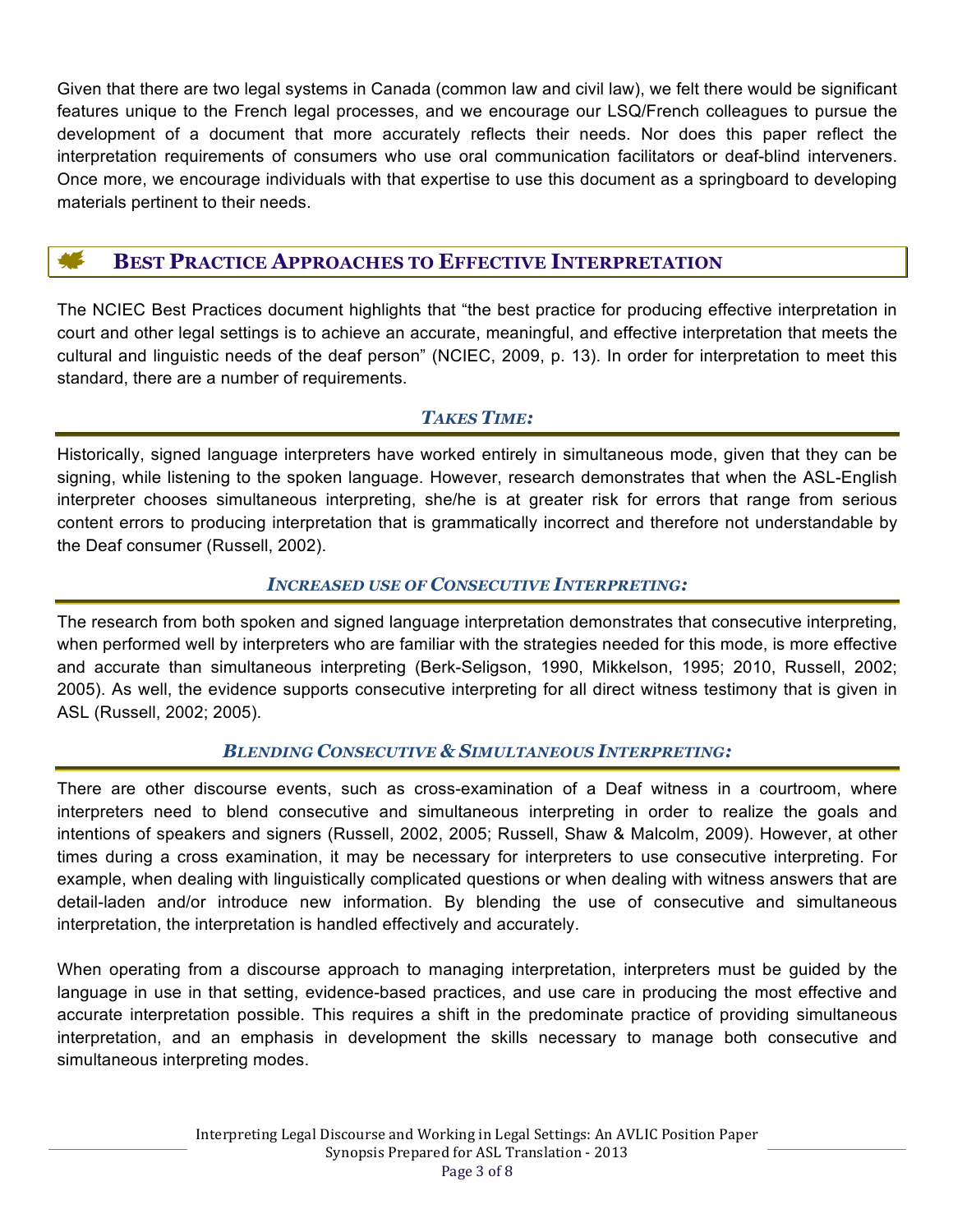#### *RECOGNIZE THE LIMITATIONS OF SIMULTANEOUS INTERPRETING:*

While the dominant practice in the field of ASL-English interpreting has been to provide simultaneous interpreting, the research conducted by Russell (2002, 2005) showed that there were increased errors when using this mode for direct evidence, cross-examination, and expert witness testimony. It is these errors that cause grave concern for all involved in the legal system, for example, errors produced at the time of taking a police statement cannot later be corrected in a courtroom.

#### *USE OF NOTETAKING:*

The NCIEC Best Practices document (2009) identifies that notetaking is a best practice that will significantly improve the interpreter's ability to recall details, organize ideas for deeper processing, and increase the accuracy of the interpretation (p. 16). As with any of the interpreting skills and strategies, notetaking must be practiced prior to using this technique in a legal setting. Finally, it is crucial that all notes are destroyed at the end of legal appointments or courtroom events, and this is often best accomplished by providing them to the clerk for shredding.

## **QUALIFICATIONS OF INTERPRETERS:**

AVLIC has defined the skills interpreters require to work in legal settings as:

- 1. a superior level of ASL and English skills;
- 2. a superior level of interpreting skills;
- 3. specific knowledge of the legal, medical and mental health systems;
- 4. an understanding of protocol and expected behaviour in legal settings;
- 5. familiarity with legal discourse;
- 6. interpersonal characteristics which support professional behaviour, team work, an ability to be assertive when dealing with consumers and legal personnel, andrespect for cross-cultural dynamics.

Additionally, AVLIC recommends that preference be given to hiring AVLIC certified interpreters (Certificate of Interpretation - COI) for legal environments. While there are several interpreter employer screening tools available (for example the Government of Canada has a accreditation process used by their Translation Bureau) they are not as comprehensive as AVLIC's national certificate. As well, preference should be given to Deaf and non-deaf AVLIC members versus a non-member, as there is protection afforded to consumers through the AVLIC Code of Ethics and Guidelines for Professional Conduct. When hiring interpreters who are not members of AVLIC, there is no mechanism available to deal with any concerns that arise in the process of delivering interpreting services.

Being mentored and supervised, in addition to taking additional training, are critical aspects of acquiring the specialized skills and knowledge for this area of specialization. Roberson, Russell & Shaw (2012) have identified the following skills needed for legal discourse and have suggested a training sequence to allow interpreters to gain the skills. The sequence includes:

- 1. Discourse analysis skills that hone translation, sight translation, consecutive and simultaneous interpreting;
- 2. Team processes, specifically working in Deaf and hearing interpreter teams;
- 3. Knowledge of the legal, medical and mental health systems;
- 4. Legal discourse;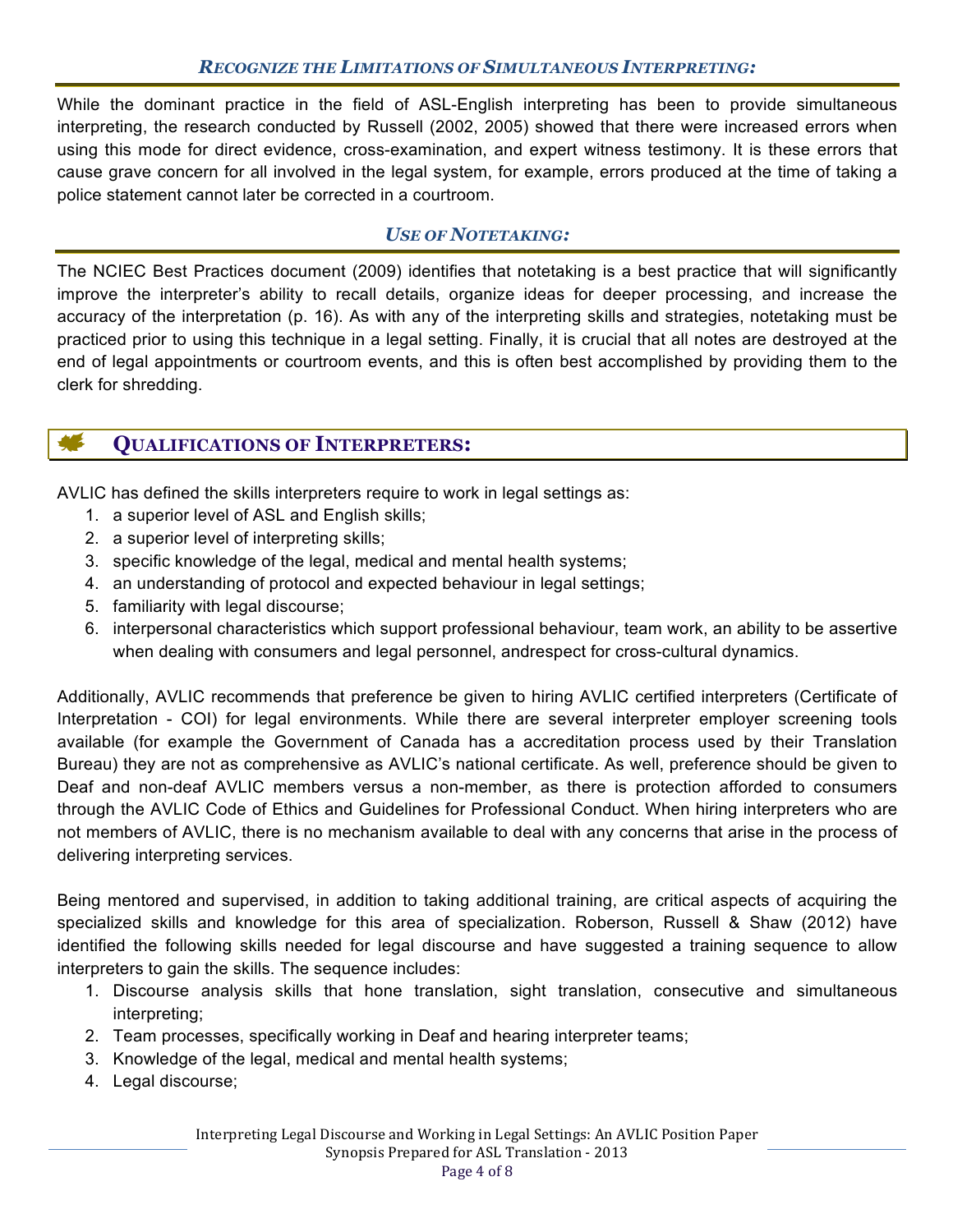- 5. Types of law;
- 6. Protocol videotaping, qualifying, conflict of interest checks, preparation strategies;
- 7. Preparation for assignments
- 8. Message analysis and error correction.

## **TEAM INTERPRETING:**

This section of the document covers the vital role that team interpreting plays in reducing cognitive fatigue and reducing errors. Care must be given to the team composition and factors that support the need for teams or multiple teams in order to offer consistency and accurate interpretation. While time requirements have traditionally been used to determine when more than one interpreter is required, AVLIC encourages interpreters and hiring bodies to examine all the contextual variables, as a 30 minute assignment may require a team while a ninety-minute assignment may be suited to a sole practitioner.

#### **DEAF INTERPRETERS:**

The AVLIC Code of Ethics and Guidelines for Professional Conduct requires that interpreters work with Deaf interpreters across a range of settings and discourse needs. In addition, the NCIEC Best Practices document (2009) and the Recommended Guidelines for the Use of Deaf Intermediary Interpreters (2010) draw on studies that demonstrate the need to work with Deaf interpreters to meet the linguistic and cultural needs of some Deaf consumers. Further, the commissioned report entitled *The Deaf Interpreter in Court: An accommodation that is more than reasonable* (2010) highlights the rationale for this team composition including when working with Deaf consumers who have:

- under developed ASL fluency;
- limited socialization in the Deaf community;
- limited education;
- cognitive and/or language delays;
- mental health issues:
- challenges shaped by addiction issues.

## **VISUALLY RECORDING INTERPRETATION:**

The NCIEC Best Practices (2009) document identifies the best practice of creating a video recording of the interpretation of the Deaf person's statement, interview, affidavit, or testimony. This is based on the fact that ASL is a visual language, and should the interpretation need to be examined for effectiveness and accuracy, the only way it can be verified is to have a permanent record of the language used and the interpretation used to represent that language.

The recommended protocol for video recording interpreted interactions includes: ensuring the technology captures a full and clear view of both the Deaf person and interpreter, and that the quality of the sound production be sufficient to hear all parties using spoken English. NCIEC further recommends that two separate video cameras be used when the logistics will not allow for a full and clear view of the Deaf person and the interpreter. This would require one camera to record the Deaf person's statement, and the second camera to record the interpretation. When working with Deaf interpreters, this may require that one camera focus on the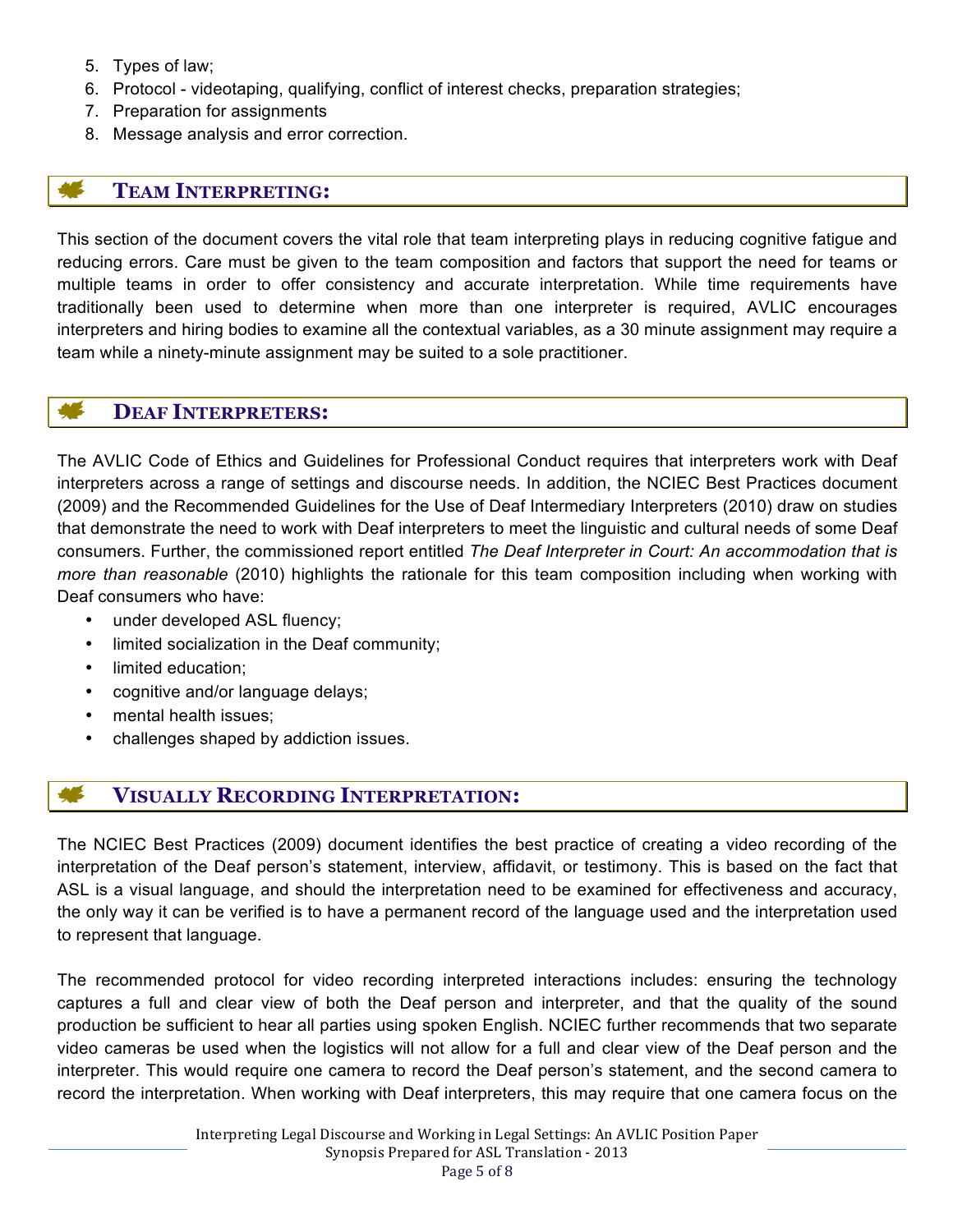Deaf consumer and the non-deaf interpreter, and the second interpret capture the image of the Deaf interpreter. This section of the AVLIC document also offers several cases where courts have successfully provided video recording and this can be helpful to interpreters educating courts and police officials about the need for recording.

# **INTERPRETING VIA VIDEO REMOTE INTERPRETING:**

The use of VRI services can be useful in remote communities where it can be expensive to bring in teams of interpreters when the appearance will be a short one, such as setting a date, and is concluded in less than ten minutes. It can also be useful as a tool in communities where there is a shortage of qualified interpreters to work with such discourse or settings. Both spoken and sign language interpreters have delivered interpreting services through the use of VRI. There are several ways in which video conferencing has been used with ASL-English interpreters in Canada, for example:

- Deaf accused held in custody, appearing by closed circuit TV from the remand centre, while the interpreter is in the courtroom;
- Deaf accused appearing at a bail hearing, with the interpreter and police officer present, and the Judge appearing via video conferencing from a courtroom;
- preparation interviews between lawyers and Deaf parties, where they are present in the same facility and the interpreter is in another location;
- trials that involve Deaf parties where the interpreters are not present and appear via video conferencing.

VRI may not be suitable for situations involving the following:

- complex dialogue and discussions and/or complex trials;
- communications that are emotionally charged or when participants are under the influence of drugs and/or alcohol;
- individuals with challenges (e.g. Deaf-Blind) that may interfere with their ability;
- to use the technology;
- young children;
- • individuals who are not fluent users of ASL or have unique communication needs.

Therefore the decision to use video remote interpreting services should be made with input from all participants, and AVLIC urges caution when considering VRI given the numerous limitations.

# **THE ETHICS OF PROFESSIONAL BEHAVIOUR:**

This segment of the document addresses the kinds of decisions that interpreters dealing with legal discourse and/or interpreting in legal settings must make, from determining if they are suitable for the work, taking time, in the presence of counsel, to determine the interpreting needs of the Deaf consumer(s), to determining when a team of interpreters from outside of the geographical region should be used as opposed to local interpreters. As well, the segment stresses the skills necessary for accurate conveyance of information and avoiding conflicts of interest. Further, there is a discussion of dealing with requests to offer referrals to lawyers in the community, reducing community involvement during difficult assignments, setting reasonable fees, and managing media requests. Finally, interpreters are required to engage in continuing education as part of their duty to the profession.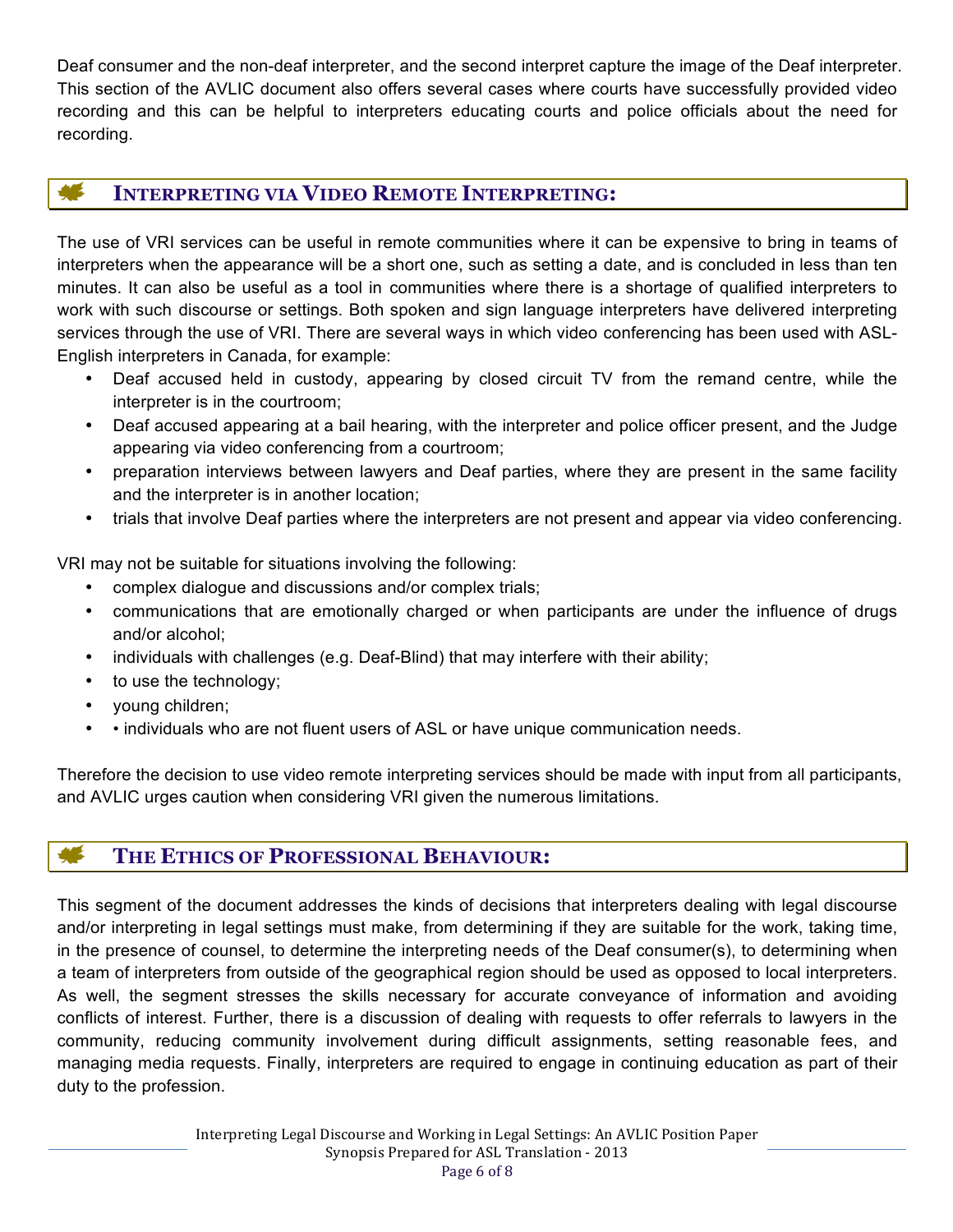

NCIEC identifies the following best practice:

It is best practice for legal interpreters to be placed according to distinct and specialized functions when interpreting within court or administrative proceedings. (p. 24)

Often courts are under the impression that one interpreter will be sufficient to interpret any and all parts of court or legal proceedings. This section of the document addresses the distinct roles of arrest processing interpreters, pre-conference interpreters, court-appointed interpreters, table interpreters, monitor interpreters, interpreter coordinators and interpreter consultants. There is an accompanying section that also describes the protocols for these specific roles.

## **PREPARATION:**

AVLIC recognizes the merit of the two dominant approaches to preparing for a trial (reading statements vs. not reading case materials) and recommends that interpreters consider carefully the options for preparation work. By holding discussions with colleagues experienced in legal settings, and legal personnel, one can examine the potential consequences of each strategy, within the context of a particular case, and make a decision that is ethically defensible and appropriate for the context.

## **INTERPRETER AS EXPERT WITNESS:**

When summoned as an expert witness, AVLIC encourages interpreters to limit testimony to the topic of interpretation. Testimony regarding the nature of ASL, the Deaf experience, and/or Deaf culture should be provided by qualified members of the Deaf community, linguists who have studied ASL, and other specialists that possess the skills and knowledge needed.

## **QUALIFYING AS AN INTERPRETER:**

When testifying in a qualifying examination an interpreter must be able to clearly articulate the following: (a) the role and function of an interpreter, (b) their own professional experience, and (c) related credentials and education.

#### **APPENDICES**

There are two other documents included: Team Interpreting and an Access Check List appropriate for hiring bodies.

#### **CONCLUSION**

This document is designed to offer guidance to individuals working as interpreters and the legal profession about best practices shaping interpreting of legal discourse. By identifying best practices, qualifications, roles,